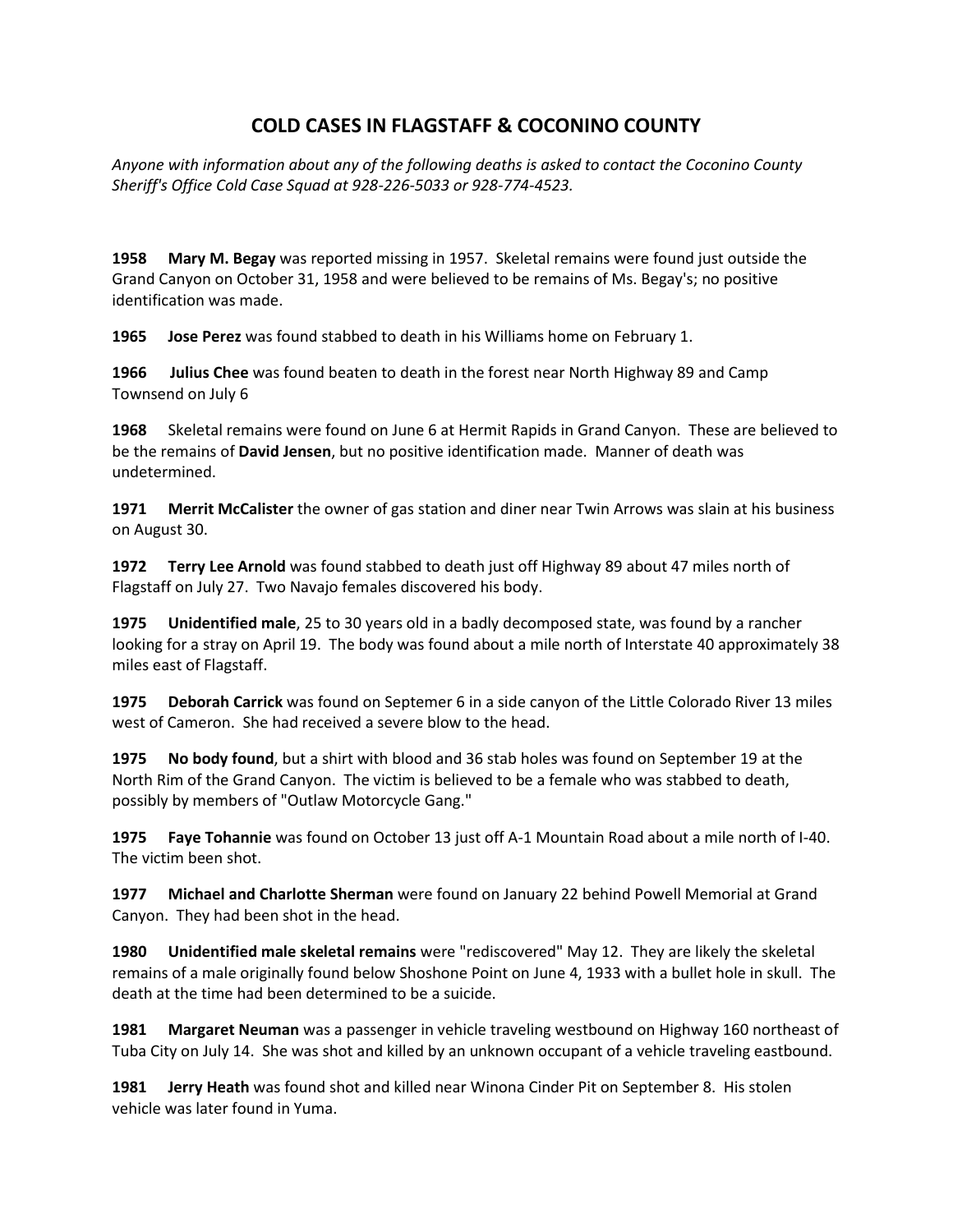**1982 Francis Capaldi** was shot three times and found along Butler Avenue in the city on February 11.

**1982 "Valentine Sally"** was found the victim of most likely suffocation or strangulation. She was found February 14 a few yards north of Interstate 40 about 10 miles east of Williams.

**1983 Jeffrey Harper** was found by a jogger about 2 miles off Interstate 40 at the intersection of Forest Roads 515 and 505 near the city limits on August 8.

**1985 Virgil Hoke** was found shot to death in his trailer near Happy Jack on October 14.

**1987 Sarah Saganitso** was found beaten to death behind Flagstaff Medical Center on June 17.

**1987 Douglas Goss** was found beaten to death on August 31. His body was found just south of Interstate 40 at the Devil Dog Road exit near Williams.

**1987 Ina Langstaff** was found stabbed to death in an alley in Plaza Vieja on the west side of the city on November 7.

**1988 Unidentified male skeletal remains** were found by a rancher at Gold Trap Ranch near Ash Fork on November 12. The manner of death was undetermined.

**1993 Craig Bier** was found shot to death at Meteor Crater campground about 40 miles east of Flagstaff on August 10.

**1994 Jonathan Francia** was the victim of a carjacking in Albuquerque on January 13. His body was found on the Navajo Nation about 2 miles north of Bird Springs. One carjacker, Paul Richardson committed suicide. The other carjacker known as Jason has never been located.

**1994 James Peterson** was found shot to death in his trailer in Fredonia on March 14. Manner of death was undetermined.

**1995 Homer Wright** was found beaten to death in his home in Parks on September 27.

**1995 Unidentified male** was found in shallow grave on October 5 off Forest Road 418 near North Highway 89. Therre were two bullet holes in the skull.

**1995 Unidentified male skeletal remains** were found by ranchers off Forest Road 142 near Seven's Ranch at Ash Fork on October 31. Manner of death was undetermined.

**1996 Unidentified male skeletal remains** were found by a Forest Service Ranger on May 13. The remains were found northeast of Interstate 40 at the Welch Road exit near Williams. Manner of death was undetermined.

**1997 Penny Rodriguez** was found stabbed to death. Hikers discovered her body in the National Forest near Blue Ridge om June 19.

**1998 Elizabeth Matthews** was last seen February 21. Her husband told investigators she went for a walk at the base of Mount Elden; she has not been seen since.

**1999 Richard Barnes, Lynn Patrick, Michael Alexander** were found shot to death in a trailer near Bellemont on October 25.